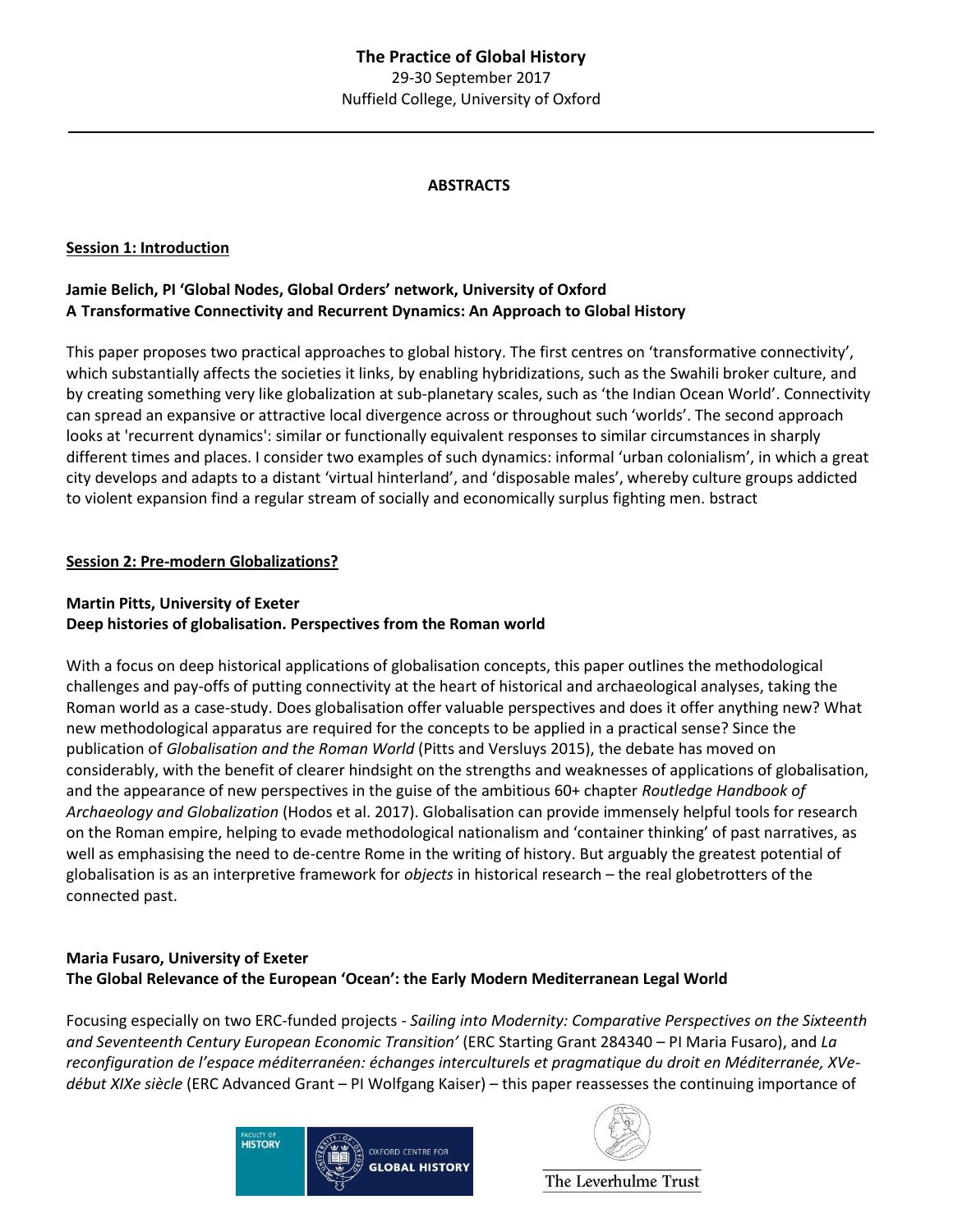the Mediterranean within early modern global history and recent historiography. It does so by discussing these projects within the frame of recent historiographical developments across different sub-disciplines and national historiographies.

# **Cátia Antunes, University of Leiden Economic Networks and the Making of a Global Narrative**

Following up on the conceptual discussions surrounding **'transformative connectivity'**, a term coined by James Belich as central to analysis into Global History, I argue in this paper that the most important transformative connectivity in the Early Modern world was the establishment, development and consolidation of **commodity chains**. Commodity chains initiated on the one hand **transformations** in flows, circuits, markets and business practices, whilst **connecting** world systems through the circulation and exchange of peoples, ideas and practices. I will illustrate this complex systemic analysis by illustrating the contribution of slave trade circuits to the making of a global narrative of economic networks.

## **Session 3: Horse Nomads in Global History**

## **Pekka Hämäläinen, University of Oxford Nomadic Empires, Kinetic Empires**

This panel provides a wide-ranging reinterpretation of the history of equestrian nomadic empires from the fourth century BCE to the late nineteenth century CE through a series of case studies. The panel has three major objectives that are interrelated. First, it expands the scope of the field by extending it beyond the better known Eurasian nomadic empires into the Americas, where new research has revealed previously unidentified nomadic empires. Second, it seeks to break new methodological ground by showing how innovative and underused approaches—integration of environmental and imperial histories; blending of multiple analytical scales to reveal the socio-political complexity of nomadic societies; and a specific spatial reorientation in which developments are viewed from nomadic domains outward rather than from sedentary frontiers inward—can yield a broader and more nuanced understanding of the emergence, behavior, and historical influences of nomadic empires.

Third, the panel seeks to untangle the study of nomadic empires from normative and mechanistic models by introducing new conceptual avenues that allow us to examine nomadic empires on their own cultural terms. This requires decoupling the definitions and theories of empire from conventional formulations that have privileged sedentary forms of power: direct management of people and resources, relatively static relationships of hierarchy and diversity, fixed points of control, and territoriality. Viewed through a lens calibrated for sedentary societies and empires, nomadic regimes appear organizationally and historically diminished: Nomads are opportunists who prey on agrarian societies and prefer violent exploitation over diplomacy and persuasion; their institutions, like their way of life, are too fluid and ephemeral to sustain robust empire building, forcing them to erect one-dimensional raid- and plunder regimes.

Stepping outside such formulations, this panel focuses on imperial dynamics rather than imperial types. The panelists are concerned with the processes—adaptive, strategic, structural—that have unfolded and intertwined to



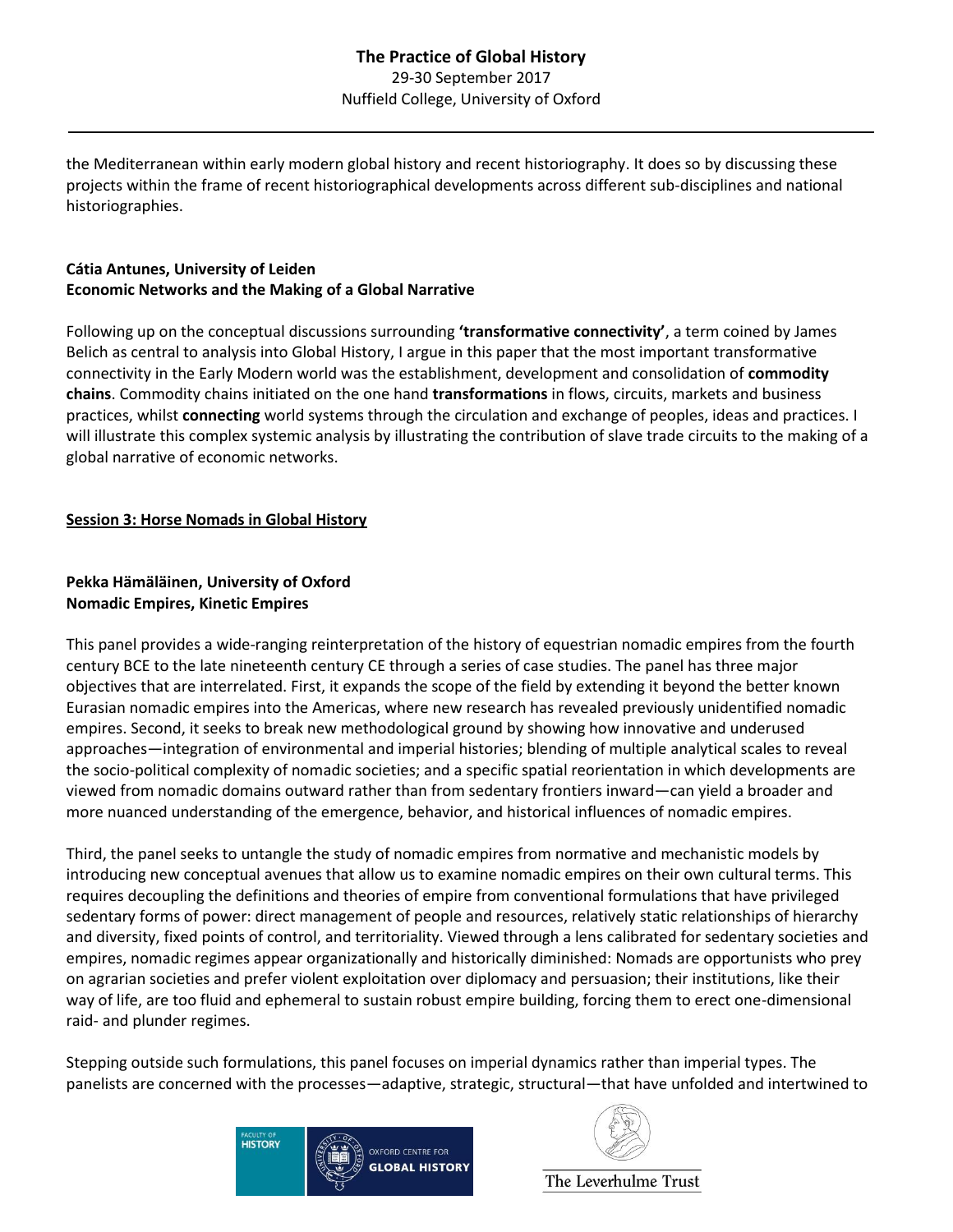form and sustain nomadic empires, and their papers illuminate the vast spectrum of historical nomadic empires. Together, the panelists outline a set of broad analytical approaches that can serve as a guiding framework for future research. These include the possibility that shape-shifting and nodal spatial composition could give nomadic regimes tremendous staying power; testing the hypothesis that some nomadic societies erected empires without any identifiable governing centers while others became partially sedentary and built agricultural enclaves to consolidate their power; shifting attention to nomad-nomad relations that arguably were often more important for nomadic empires than their relations with sedentary societies; and a notion of expansionist nomadic regimes as kinetic empires that turned mobility into an imperial strategy.

The five papers exist in a comparative dialogue with one another. Collectively, they reveal nomadic empires as a multifaceted world-shaping phenomenon and, by doing so, challenge the received views of what empires are, where they can exist, how they exercise power and rule, and how they decline and fall.

### **Irina Shingiray, University of Oxford Fluid Nodes, Mobile Sovereignty: The Making of the Khazar Empire in the Sub-Global Islamic World**

Throughout history, many nomadic empires, including the Khazar Empire, grew into polities of immense proportions and power. Wherever they emerged, they created a mobile gravitational pull that attracted diverse people, resources, and ideas and reoriented the world geopolitics around their own nomadic concerns. But what were those forces and strategies that ensured successful unity, rule, and expansion of nomadic empires? How did they achieve their status of superpowers of sub-global proportions? Conventional historical approaches to these questions often suffer from the predicament of Eurocentrism. Concepts such as 'trade-tribute empires' or states with 'itinerant courts,' 'military aristocracies,' and 'warbands' do not do justice to nomadic empires. They do not account for political, cultural, technological, and economic strategies of these highly mobile societies and ignore their particular worldviews and notions of sovereignty, rule, trust, relatedness, and political action. Moreover, conventional historical approaches to nomadic empires disregard variations in the representational value of many of these processes. Hence, there are difficulties associated with locating nomadic polities and interpreting their imperial practices especially in the contexts of mobility, organization, trans-regional exchange, and representational modalities of power. I use the case of the nomadic Khazar Empire to explore the concepts and strategies of mobile sovereignty, authority, kinship politics, fluid nodes of exchange and reciprocity, mobile body technologies, and the paradigms of political action among the imperial nomads. My aim is to demonstrate how the nomadic Khazars created and maintained their mobile superpower in the north of the sub-global Islamic World in the Early Middle Ages.

#### **Bryan K. Miller, University of Oxford Empires of Mobilities**

Mobile pastoral lifeways have been regarded as constituting a critical weakness of nomadic empires, hindering governance and hampering economic growth. This paper, and the associated panel, argues the opposite – that the mobilities entwined in the social and economic practices of nomadic groups provided resilient elasticity to the institutions and structures of empires. Just as the so-called 'mobilities turn' in sociology has drawn our attention to the importance of the flows of goods, people, and information in solidifying social and economic systems, so may we further emphasize how the mobilities of whole communities, entire surpluses, and administrative infrastructure



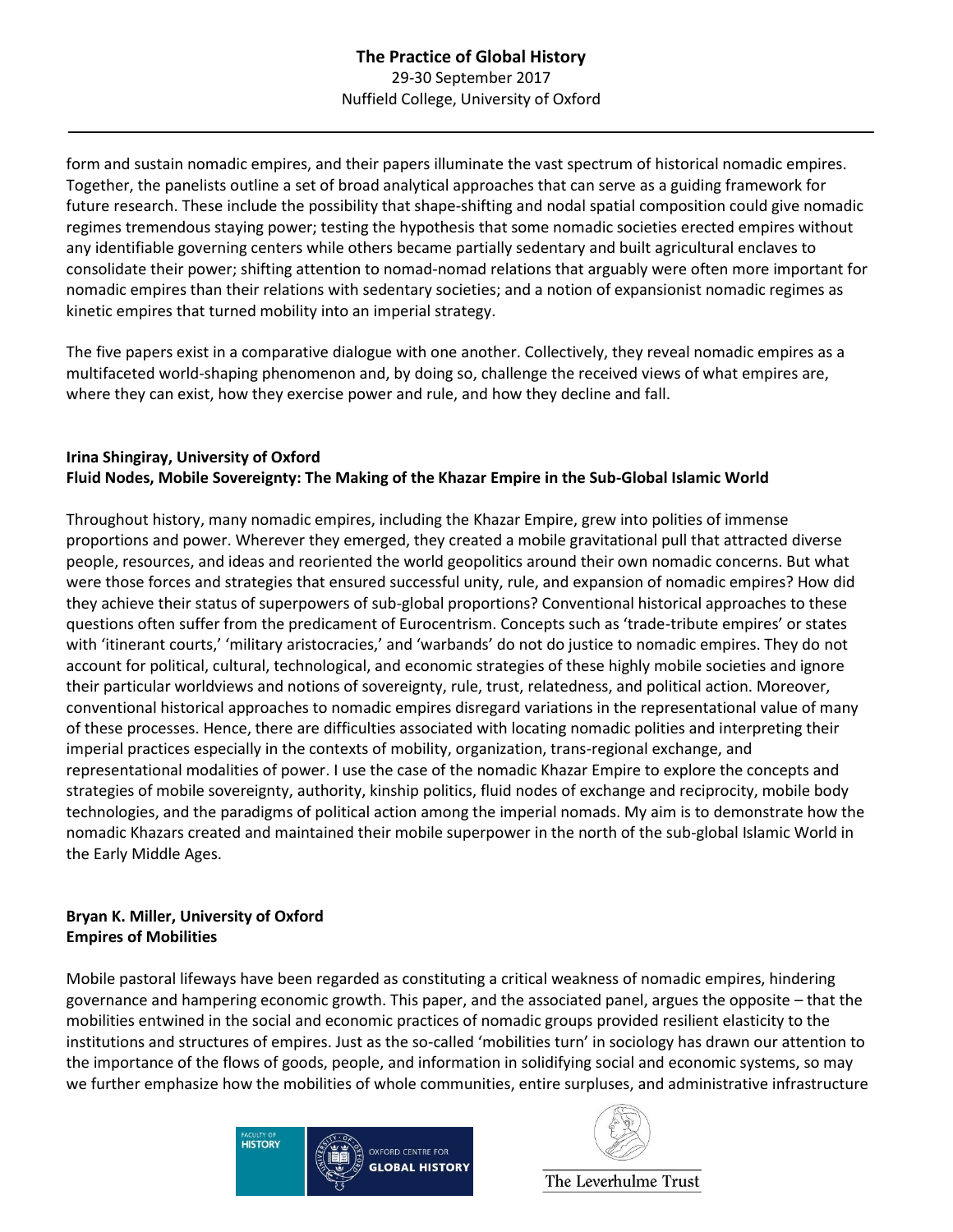promote social, economic, and political coalescence in nomadic empires. Mass mobility of subsistence sources and raw materials in a primarily pastoral economy engender broader networks of staple and wealth distribution, as well as intricate matrices of inter-community socioeconomic interdependence. Periodic instances of propinquity in the circuits of nomadic communities also provide essential moments of social reification, as well as economic interaction, between numerous groups and across large territories. If we accept the notion of space as constructed through relations, then empires may be envisioned less as contiguous integrated territories and more as a complex network of integration for the extraction of resources and the assertion of authority. This propels our discussion of empires into realms of social rather than spatial centrality and cohesion, one which is more apt for investigations of nomadic regimes. Through a brief survey of the world's first known nomadic empire – the Xiongnu of Inner Asia – this paper outlines the notion of nomadic regimes as *empires of mobilities* – i.e. entailing not merely 'mobile' spatial constructs but, more precisely, multiple mobilities that comprise institutions of governance, performance, surplus, distribution, and exchange in continual motion rather than permanently fixed to singular territorial nodes.

## **Maya Petrovitch, University of Oxford Sheep, Tigers and Horses: Writing Histories of Nomads and Mercenaries**

In popular imagination, the entrance of Oghuz peoples in Anatolia in 1071 unleashed an inexorable Turkish march westwards, culminating in the destruction of the Byzantine world and the conquest of the imperial city of Constantinople in 1453. Henceforth, the Ottoman house ruled across the area uncontested, expanding onto three continents until it entered a long-lasting decay.

In reality, Ottoman rise to power represented only one example among many of the Turkic beyliks. The dynasty was almost extinguished after a crushing defeat by the central Asian warlord Timur in 1402, and it took over a century until Ottomans ruled over entire Anatolia, with a pronounced mistrust of heterodox pastoralism, which represented a powerful political force in the borderlands between eastern Anatolia and western Iran, including parts of Iraq and the Caucasus. The fifteenth century was marked by internecine struggles between the tribal federations of Qaraqoyunlu and Aqqoyunlu, with repercussions even in Europe.

The core of the presentation will analyze a side effect of the persistent violence in the region. Having been shaped by their pastoralist surroundings, many young men left as mercenaries to rise to positions of power and prestige across the Indian Ocean, in lands which were hungry for expert horsemen. In the conclusion, some salient features of their experiences will be explored in order to suggest ways of writing histories of non-state actors and military diasporas across the early modern world.

### **Marie Favereau, University of Oxford The Horde and the Mongol Peace**

The Horde, commonly called the Golden Horde, rose in the north-western part of the Mongol empire after the fall of Baghdad in 1258. It was part of a global world that integrated Eurasia and the Middle East on a scale that was unseen before. Like most empires, the Horde was multi-ethnic, multi-religious and multi-cultural. What makes it nonstandard is that the nomads controlled the imperial centre. During three centuries, they held an empire in which the cooperation between nomadic and sedentary communities was key to the social balance. In this presentation, I intend to show how the nomads fashioned their own imperial entity, how they developed long-term



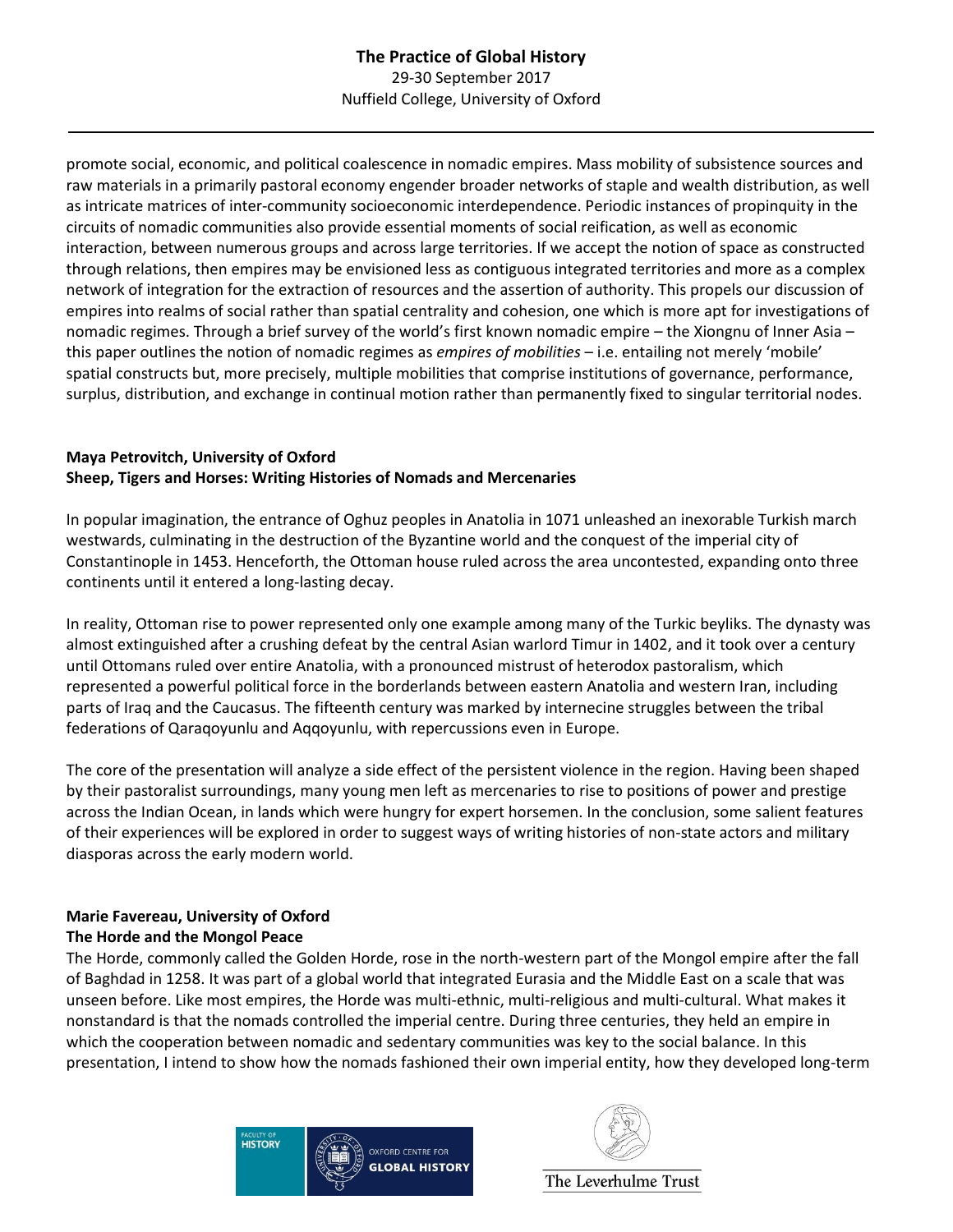strategies to control the nodes- here defined as access-point to the natural resources, trade routes and market places. I will focus on the period of the Mongol Peace (1260s-1360s).

*Pax Mongolica* is an old paradigm originally modelled on the notion of *Pax Romana*. It refers to the post-conquest stability of the Mongol dominions and supposedly peaceful relationships between the descendants of Chinggis Khan. During the Mongol Peace a commercial boom transformed the human landscape in Eurasia, connecting the Mediterranean Sea to India and China. The Mongols stimulated new forms of long-distance trade by concluding agreements with the Mamluks, the Byzantines, the Italians, and others. A new economic order emerged, which cannot be seen as the mere revival of the continental silk roads of the ancient world.

Scholarship has established that the Mongol Peace was a continent-scale phenomenon. But what did 'peace' mean for the Mongols? It meant to submit to a new economic order, which was supple, mobile, and organized. This presentation reinstates the concept of Mongol Peace by examining the economic hardware the Mongols created to dominate.

#### **Session 4: Globalising Africa**

#### **Toby Green, King's College, London The Challenges of Globalising African History in the Atlantic Age**

The rise of global history has transformed the historical field, yet historians of Africa have perhaps been slower than many to engage with this change of direction. The reasons for this are historical and contextual: the desire to emphasise the distinctiveness of African cultures and societies in the face of so many ill-informed generalisations being pre-eminent.

This paper explores how historians of Africa should respond to the global turn whilst not losing the distinctiveness of African history. A key element it argues is in the balance of source and discourse. This requires time and immersion in both traditional archival settings and in Africa itself. Through 2 microstudies the paper explores future possibilities for developing wider understanding of Africa's global role in the era of Atlantic history.

#### **Margret Frenz, University of Bayreuth Thinking Globally, Researching Locally. The Practice of Global History in Africa and Beyond**

This paper explores migration movements to Africa in the nineteenth and twentieth centuries and analyses how those were remembered. I argue that employing the practice of global history requires developing and reflecting on a specifically calibrated methodology, combining archival research with oral history and direct observation. Ideally, this creates a dialogue between different sets of data to arrive at a more complete reconstruction of the past and to access different voices and perspectives of the same historical – here, the migration – experience and memories thereof. The 'global' is embedded in local histories that inform the wider world.



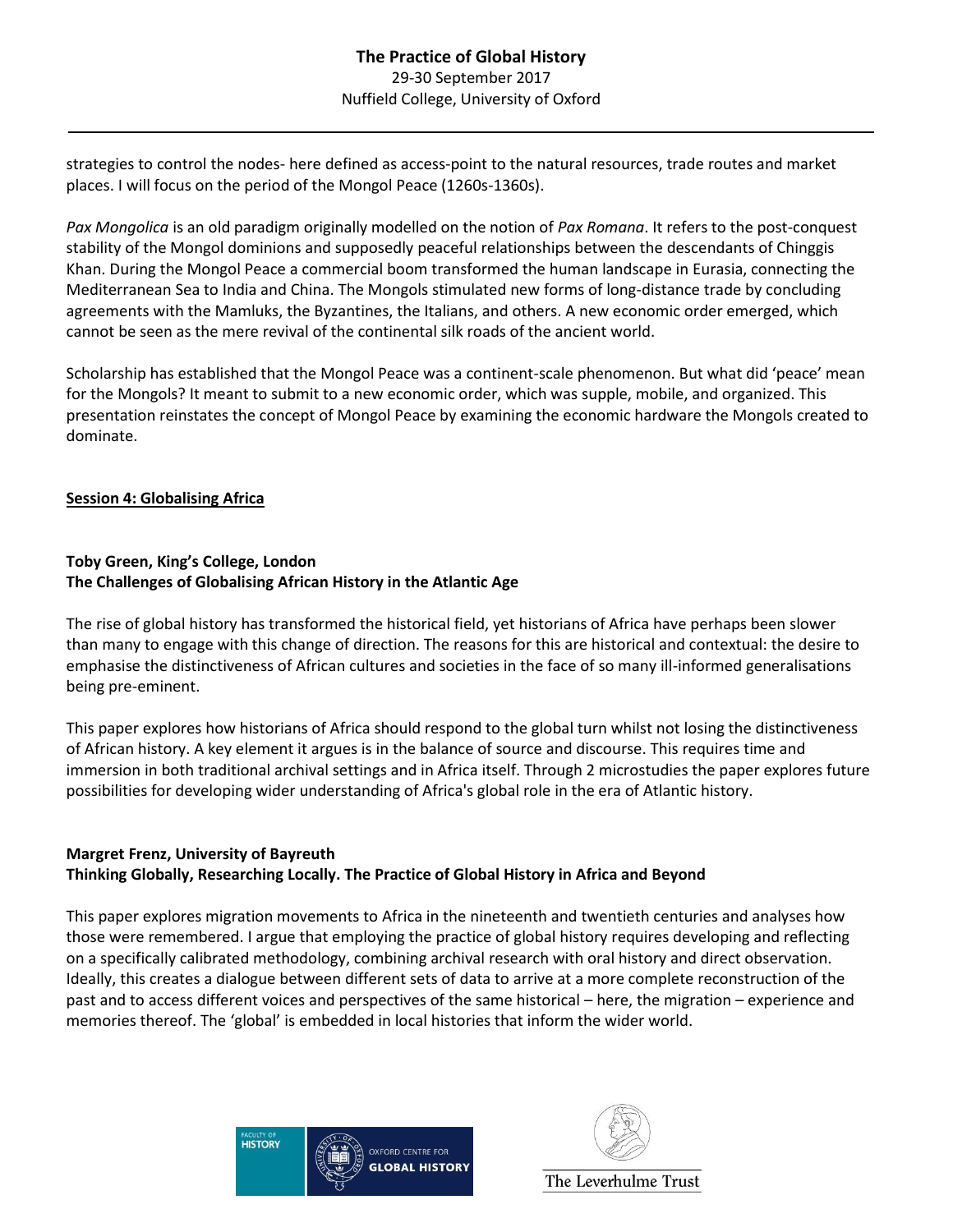## **Miles Larmer, University of Oxford Global-local dynamics in late Twentieth Century Africa**

This paper explores the challenges for approaching African history as global history, with specific reference to the second half of the twentieth century. The paper first considers the conceptualisation of Africa's place in the global economic and political order in this period, and discusses the terminology used (and misused) to understand African elites.

The paper then considers three subjects of African/global history to consider how historians have understood these dynamics during this period: Africa's 'cold war'; histories of mineral extraction; and the history of African nationalism.

### **Session 5: Asian Globalities**

#### **Kojiro Taguchi, Osaka University Early-modern globalization and de-globalization of Ming China: a case of Zheng He's expeditions and their legacies after the fifteenth century**

The expeditions of Zheng He are often seen to be one of the milestones, which glorify China's maritime expansion during the imperial past slightly prior to the European age of exploration. Whereas detailed evidences on the expeditions have not been fully available due to scarce historical documents, recent scholarship has been developing elaborate exploration for new source materials including personnel records and biographical entries of Ming's military officers and eunuchs, both of whom took part in each of the campaigns. In this paper, the author will scrutinize the multifaceted characterization of the campaigns, became obvious exactly by the immediate aftermath.

Literatures as to Zheng He's adventures all presume that the close of the project signals a shift from an expansive and extroverted policy to an introverted one in overall China, which was entirely different from the trajectory of the European world. However, seen from the troop deployment before and after the last expedition during the mid-fifteenth century, of which information is accessible only by personnel records of the Guard officers (*wei wuzhi xuanbu*), the expedition was in nature came at a great price. Aside from the entire cost for building ships, prolonged mobilization of soldiers onto the maritime campaign in a large scale was compensated for by ill-built quartermaster corps, which was essential for the grain supply to the garrison troops of the new capital, Beijing. Meanwhile, the transportation was carried out by vessels and workforce collected as compulsory impressment.

In a sense or another, especially in the perspectives of the scholar officials after the mid- fifteenth century, Zheng He's expedition was conducted in the form of the imperial household's 'private' enterprise, which may have been rooted in imperial trade activities during the Mongol period. The Ming as a sort of the 'shadow empire', had to get rid of the Mongol factors, officially at least, thus the consolidation of the imperial logistical system in between the capital zone and the Yangzi valley took priority over inviting tributes from maritime polities and enhancing imperial trade along with numerous sideline business of military officers and eunuchs. The Ming government tried carefully to separate imperial affairs from maritime activities, as well as trade with the inner Asia, both of which subsequently conducted within the private sector. Surely, China may have become introverted after the fifteenth



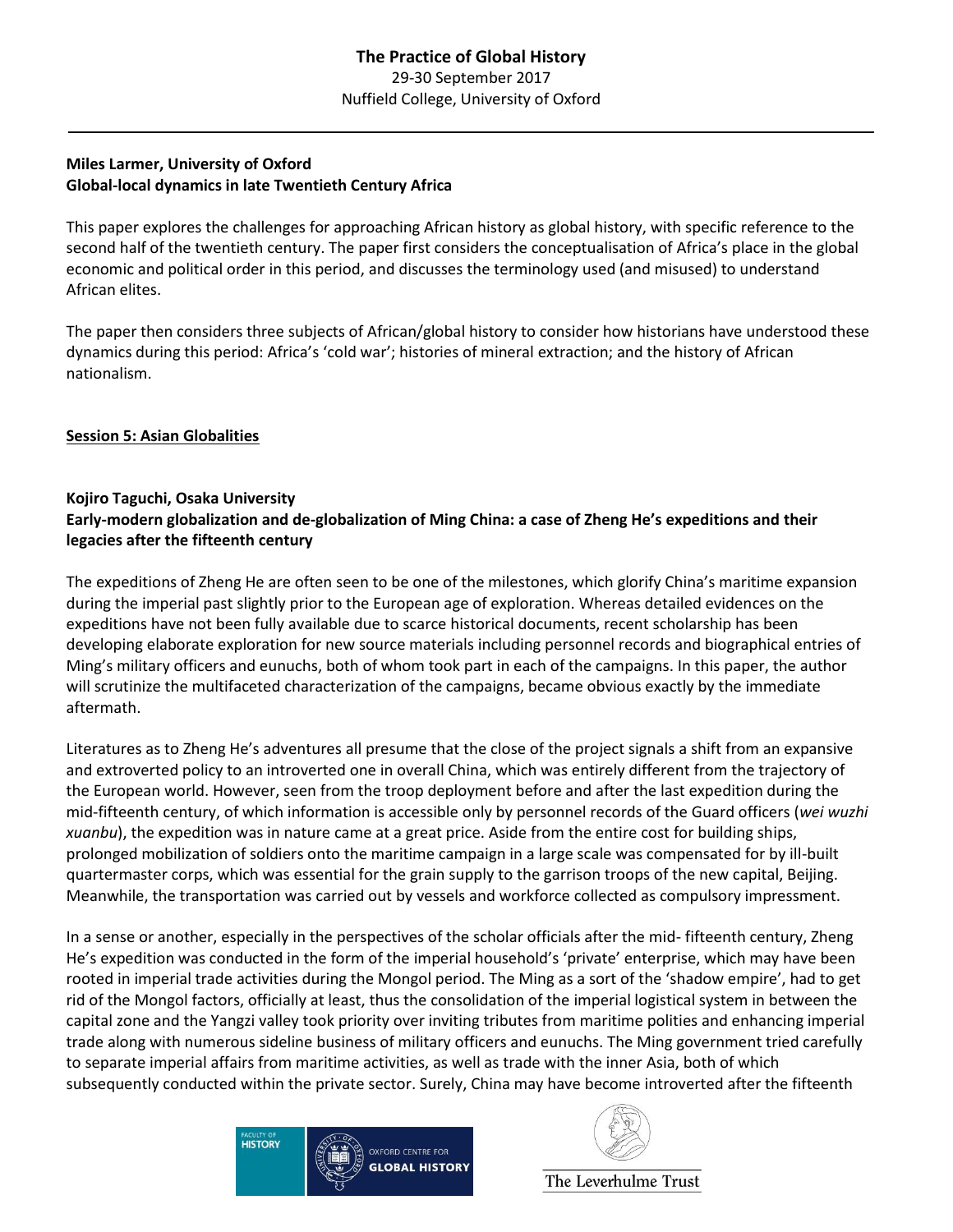century, but it tried to behave that way, as is found in ostensible appeals for de-/anti-globalization today. The relationship between profit-seeking in the official realm and that in the private sector is still to be seen, even in the contemporary China, and thus Zheng He has become all the more an icon of complexity.

## **Shigeru Akita, Osaka University From Empires to Development Aid - International Economic Order of Asia in the 1950s-60s in Global History**

This paper presents an Asian perspective on post-colonial globalization in the 1950s and 1960s in the context of global history. Usually the period of the 1950s and 1960s is interpreted and symbolized by two subjects---the formation and development of the Cold War regime (East-West divide) and the progress of decolonization in Asia and Africa (South-North divide). However, from Asian perspectives, economic development of newly independent countries, led by so-called "developmentalism", was more important than cold war and decolonization. This paper presents historical origins of industrialization in South Asia (India) and East Asia from comparative and relational perspectives.

Independent India under J. Nehru administration played important roles in the Commonwealth as well as in the Colombo Plan in the 1950s and early 1960s. Indian development policies were closely linked with her holding of the sterling balances and economic aid from various countries and the institutions, including the World Bank. On the other hand, East Asian economic development through industrialization was related to the Cold War regime and US economic aid. These developing countries adopted developmental policies by their own initiatives and carried out "developmentalism". By using multi-archival documents, this paper reconsiders international economic order of Asia in the 1950s-1960s in the context of global history.

#### **Session 6: Great Divergences**

### **Linda Colley, Princeton University Other Great Divergences: A maritime argument**

We have been asked to consider issues of *practice* – the ways in which doing global history can add value to scholarship. One way is surely by bringing into the same frame of enquiry not just different parts of the world, but also different modes of historical enquiry. Taking off from Ken Pomeranz's well-known work *The Great Divergence: China, Europe, and the Making of the Modern World* (2000) this paper brings the history of war and especially naval history to bear on issues of economic development over time. I look first at a Great Convergence: the parallel indulgence on the part both of the Ching Empire and some Western powers in unprecedentedly wide wars of imperial conquest in the 1750s and '60s. I then explore some of the paradoxical consequences of a vital divergence: that between the Ching Empire's overwhelming focus on overland warfare and expansion and Western powers' investment in hybrid warfare, fighting on water as well as land. What long term impact did *this* mode of hybrid warfare have on industrial and economic development, and also on levels of political stability?



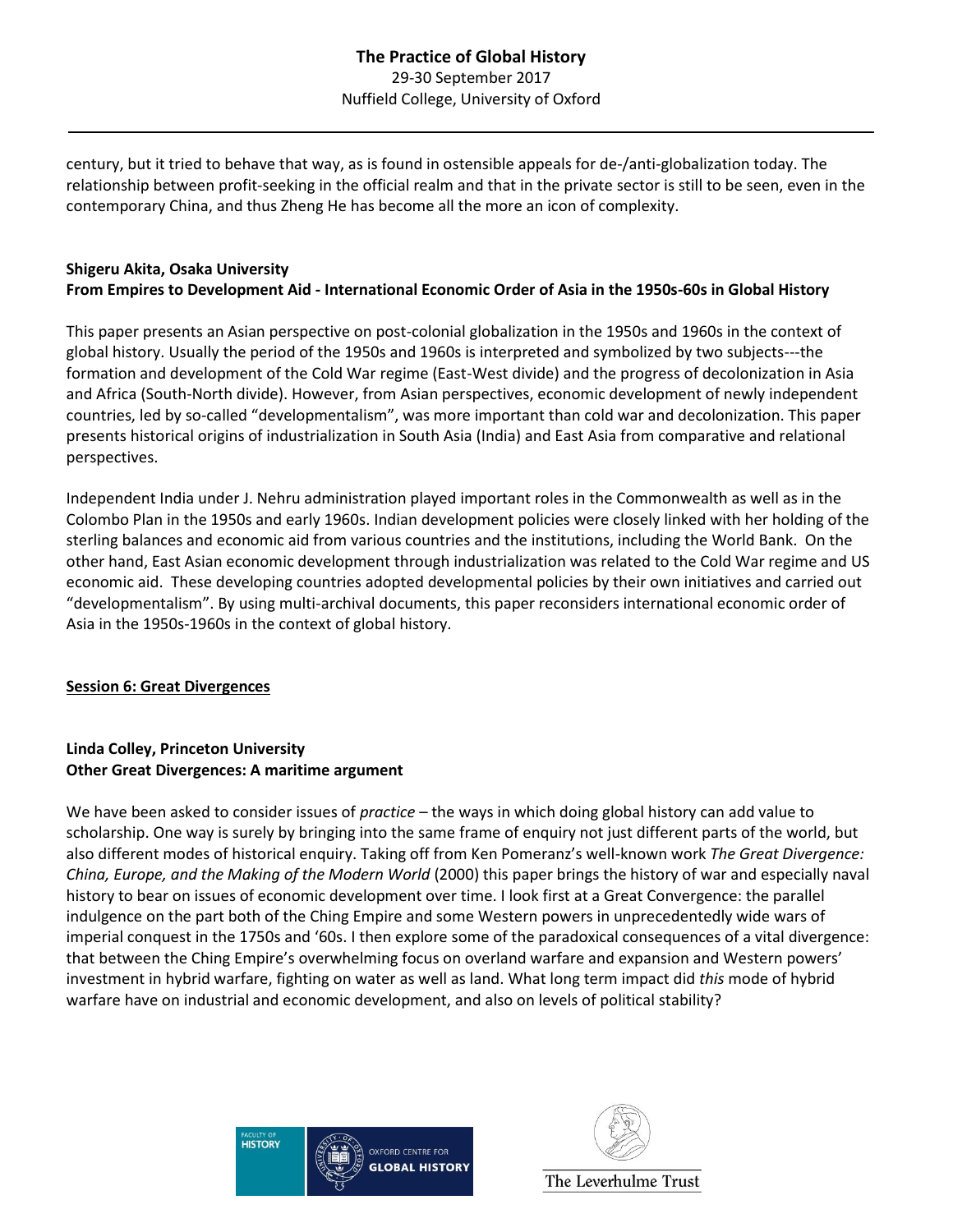#### **Session 7: Science and Technology in Global History**

**Going Global in the History of Science and Technology:**

## **Maxine Berg, University of Warwick Can there be a Global History of Technology?: Tacit Knowledge in Local Context**

My brief talk will respond to the recent challenge of Jeremy Adelman's 'What is Global History Now': 'Historians and their reader-citizens are also going to have to re-signify the place of local attachments and meanings.' I will raise the problems of the older diffusionist paradigms of histories of technologies and of recent large-scale global comparisons of technologies, based mainly on wage differences. I will explore the local frameworks of tacit knowledge and skill in three examples drawn from the 17thC.Walloon region of the Southern Netherlands, from the 18thC. Kutch region of Gujarat, and from 18thC.Nootka Sound on the Northwest Pacific Coast of North America.

### **Michael Bycroft, University of Warwick Testing gems in the early modern world**

Where do new ideas come from in global history? Partly from new empirical research by historians, from new theories about globalisation put forward by social scientists, and from new forms of globalisation in the present. But we should not forget another source, namely new findings by historians who are not global historians. This certainly holds for the historiography of science and technology, where global histories have been enriched by concepts and sources that came to prominence in studies that had nothing global about them. Testing—the process of determining the identity or quality of a material object—is an emerging concept in the historiography of science and technology in early modern Europe. A review of primary and secondary literature on early modern gems shows that this concept is ripe for integration with global history.

### **Rohan Deb Roy, University of Reading Vectors of Empire: Mosquitoes in British India and Beyond**

The identification of anopheles mosquitoes as vectors of diseases such as malaria in the 1890s and 1900s significantly shaped the history of twentieth-century global public health. Painstaking Nobel-prize winning research carried out by Sir Ronald Ross in colonial laboratories across British India was crucial to the discovery that mosquitoes transmit disease-causing parasites between human bodies. This paper begins by exploring the cultural and political context in which the medicalization of mosquitoes was achieved and sustained. Indeed, towards the end of the nineteenth century, the impression that mosquitoes represented ominous beings circulated widely in British India as well as in the wider trans-colonial world. In different ways, this impression was articulated in the fields of laboratory medicine, plantation economy, sanitary governance and newspaper reports. Section two hints at some of the ways in which the new status of mosquitoes (as vectors of diseases) was appropriated for political purposes in the first half of the twentieth century across the British imperial world and beyond. I suggest here that mosquitoes were entangled in late imperial civilising networks in the interwar period. By focussing on sources in Bengali, one of the major non-European languages in the colonial world, the final section outlines how colonized intellectuals critiqued as well as internalized the medicalization of mosquitoes during this period.



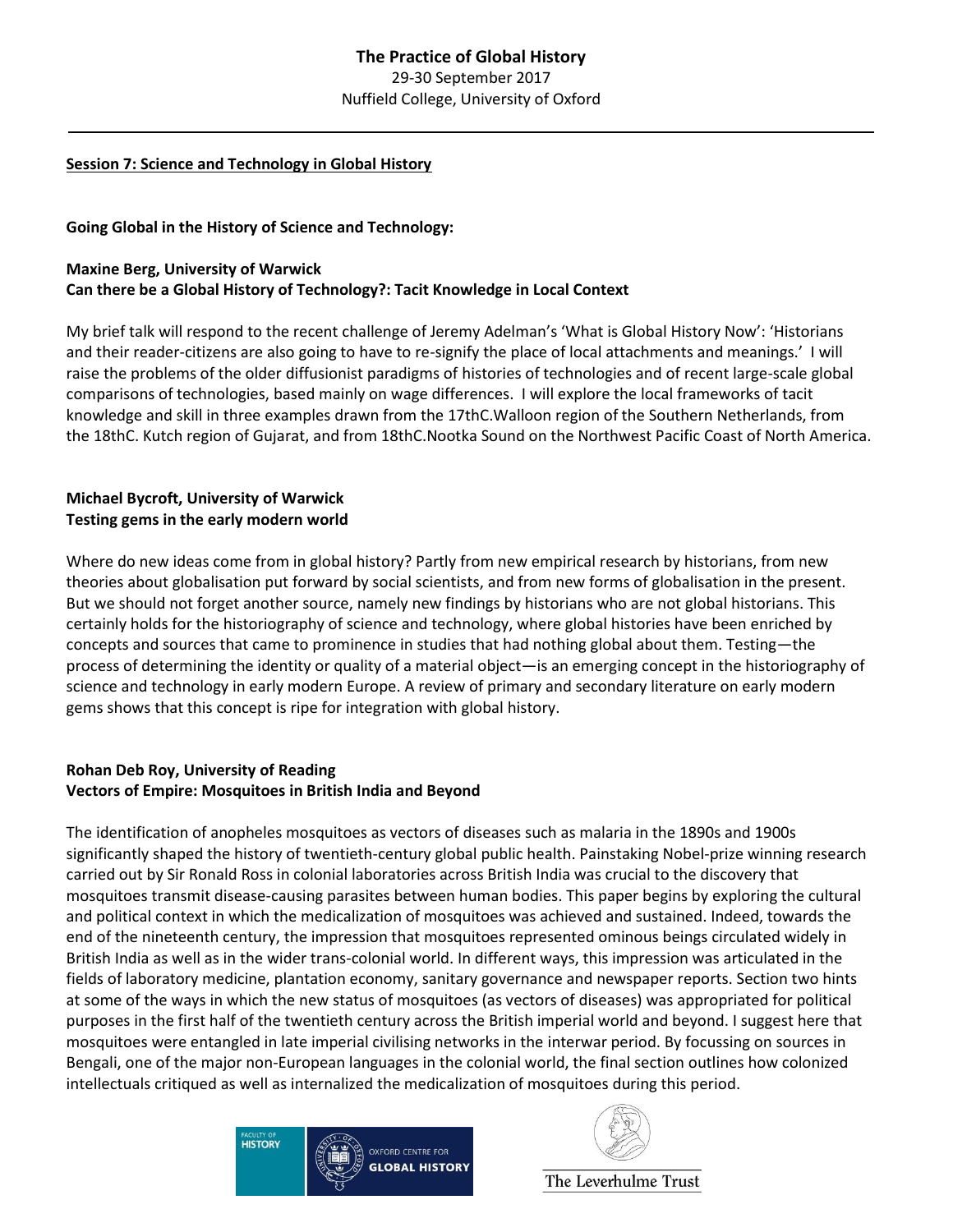## **Moritz von Brescius, Konstanz University Beyond 'British' India: Foreign Recruitment and Transnational Science in South Asia**

With the rise of global history, research on empires has undergone significant change. In recent years, attention has turned to the remarkable permeability and openness of imperial systems for indigenous and other groups of actors, who originated from beyond the boundaries of the respective imperial motherland. This contrasts with earlier assumptions of neatly separate national imperialisms, believed to be internally homogenous and externally competitive. However, empires were always embedded in larger, complex environments. Many were unable, or indeed unwilling, to shield themselves from external ideological, commercial, or scientific influences. This paper argues that 'British' India experienced an exceptionally high exposure to scientific influences and personnel from beyond British domestic society. It analyses the global attraction of India's vast social, natural and cultural landscapes for various engagements by imperial outsiders – surveyors, naturalists, and technical advisors. That way the paper argues that their considerable presence in the ranks of the East India Company and later the Raj points to the fact that imperialism became, to a degree, a shared European project. Yet, foreign influences on British rule in South Asia never went uncontested. It rather provoked a fierce debate linked to the rhetorical nationalization of empire even at a time of actually increased expert mobility.

## **Rob Iliffe, University of Oxford Recent approaches to the global history of science**

In this talk I examine the history of efforts to write globally situated histories of science, and I examine how recent globally-oriented history of science has both informed and benefitted from more general approaches in global history. I suggest that while history of science and technology has lately embraced a global perspective, works in global history need to embed the history of science, medicine and technology more firmly in their narratives.

### **Session 8: Imperialising the Global?**

#### **John Darwin, University of Oxford Globalizing Empire History**

There are at least four ways in which global history can enhance empire history. The fourth, on which this paper will concentrate, requires us to take the slightly bolder step of pressing the case for seeing empire as a universal phenomenon, setting aside the Eurocentric fallacy in which empire has been first an achievement and then a crime unique to Europeans. This is not just a matter of acknowledging a handful of non-Western exemplars – Ming, Mughal, Ottoman, Aztec and Inca – but of recognising that world history is littered with states (some very small by our standards) whose essential characteristics were imperial or empire-like, and that this tendency persists into our own times. This requires us to acknowledge that empires are 'normal', not abnormal or pathological excrescences to be denounced by the right-minded. It also requires us to strip away the baroque ornamentation with which theorists have festooned the basic structure of empire – to the delight of TV producers and Hollywood historians. What is left is the essential characteristic of empire – the dominance exerted by a ruler or people of one ethnicity

| <b>FACULTY OF</b> | <b>OXFORD CENTRE FOR</b> |
|-------------------|--------------------------|
| <b>HISTORY</b>    | <b>GLOBAL HISTORY</b>    |